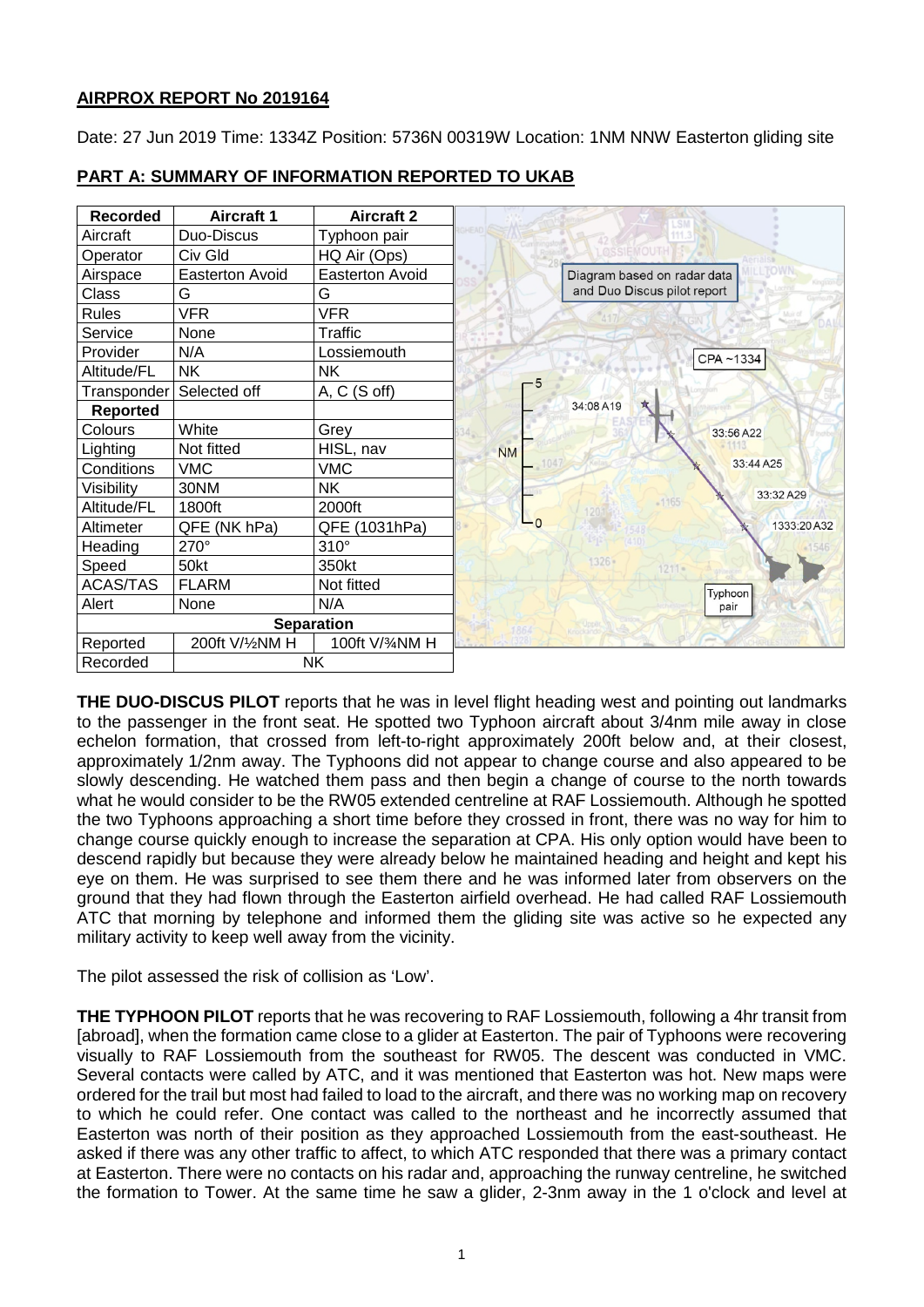2000ft in a right-hand turn toward them. Although they were going to pass relatively close and level, he felt that there was no need for avoiding action and he called the traffic to the Tower controller. The remainder of the recovery was flown without incident. With hindsight, he felt he should have been more pro-active in asking ATC exactly where Easterton and the other traffic was with reference to their position/flightpath. Although he had been based at Lossiemouth for over a year, and had operated from Lossiemouth for about half that time and he had never seen Easterton hot.

The pilot assessed the risk of collision as 'Low'.

**THE LOSSIEMOUTH CONTROLLER** reports that he was listening out on the frequencies of #4, #5, #8, #3, #19 and 123.3, with civil traffic departing Kinloss on #19. He had taken control of [the Typhoon formation] returning from overseas, who were to the northwest of the Aberdeen Zone, approximately 30nm from Lossie, and given initial descent instructions. The formation readback the instruction with a confirmation that they had the current ATIS information code. The airfield information included the statement of Easterton as 'hot'. The status of Easterton is only included if there is notified gliding activity. On asking for a visual recovery, he gave the formation own navigation and own descent, and deemed them safe enough for him to deal with a high workload on the VHF frequency of #19. Later, on completing the administrative calls to the formation, the Supervisor mentioned reminding them that Easterton was active, which he included alongside traffic information on a helicopter free-calling out of low-level. The formation were still under their own navigation and, as Lossiemouth was on RW05, he anticipated that they would turn further northwest to position for the runway in use and remain clear of Easterton. He therefore gave traffic information on primary contacts in the vicinity of known windfarms which would be on their route. The formation called visual with the aerodrome, requesting any other airfield traffic. He confirmed to them that there were no known aircraft to effect but that there was a small primary contact in the Easterton overhead, which he thought could have been a glider or a lightaircraft in the circuit. The Typhoon formation continued with the ADC and he heard from the Supervisor, who was listening into #2, that there had been a report of a glider. Their track seemed to take them a distance to the west of the primary contact; there was a definite gap between radar returns and the Mode C readout of the formation seemed consistent with them flying at 2000ft over the top of Easterton.

The controller perceived the severity of the incident as 'Low'.

**THE LOSSIEMOUTH SUPERVISOR** reports that RW05 was in use in good VFR weather conditions. Easterton glider site had been active all day. A pair of station-based Typhoons recovered in receipt of the current ATIS code for a visual recovery. The radar controller was also providing a LARS service to aircraft on VHF. The Typhoons were confirmed to be station-based and warned into the VCR controller (SOP for all visitors and station-based aircraft which had not departed from Lossiemouth). The radar controller advised the aircraft again as they approached Easterton that the area was active, which was acknowledged. A strong primary contact indicating in the vicinity of Easterton was called to them, showing slightly right of their track. They called visual with Lossie and changed to Tower. The tracks did not merge. He did not hear them make the call to Tower of having seen a glider, but he heard the controller reiterate that Easterton was active. The lead Typhoon pilot rang and spoke to the radar controller, again he did not hear the pilot's words, but the controller told him afterwards that the pilot had reported some mapping issues. The Typhoon pilot rang later to ask to listen to the recordings and did so on Friday afternoon. He told me he would be submitting his own DASOR. The Supervisor understood that events had moved on and an Airprox had been filed by the glider pilot.

#### **Factual Background**

The weather at Lossiemouth was recorded as follows:

EGQS 271320Z 07010KT 9999 FEW035 16/11 Q1032 NOSIG RMK BLU BLU EGQS 271350Z 08010KT 9999 FEW035 16/10 Q1032 NOSIG RMK BLU BLU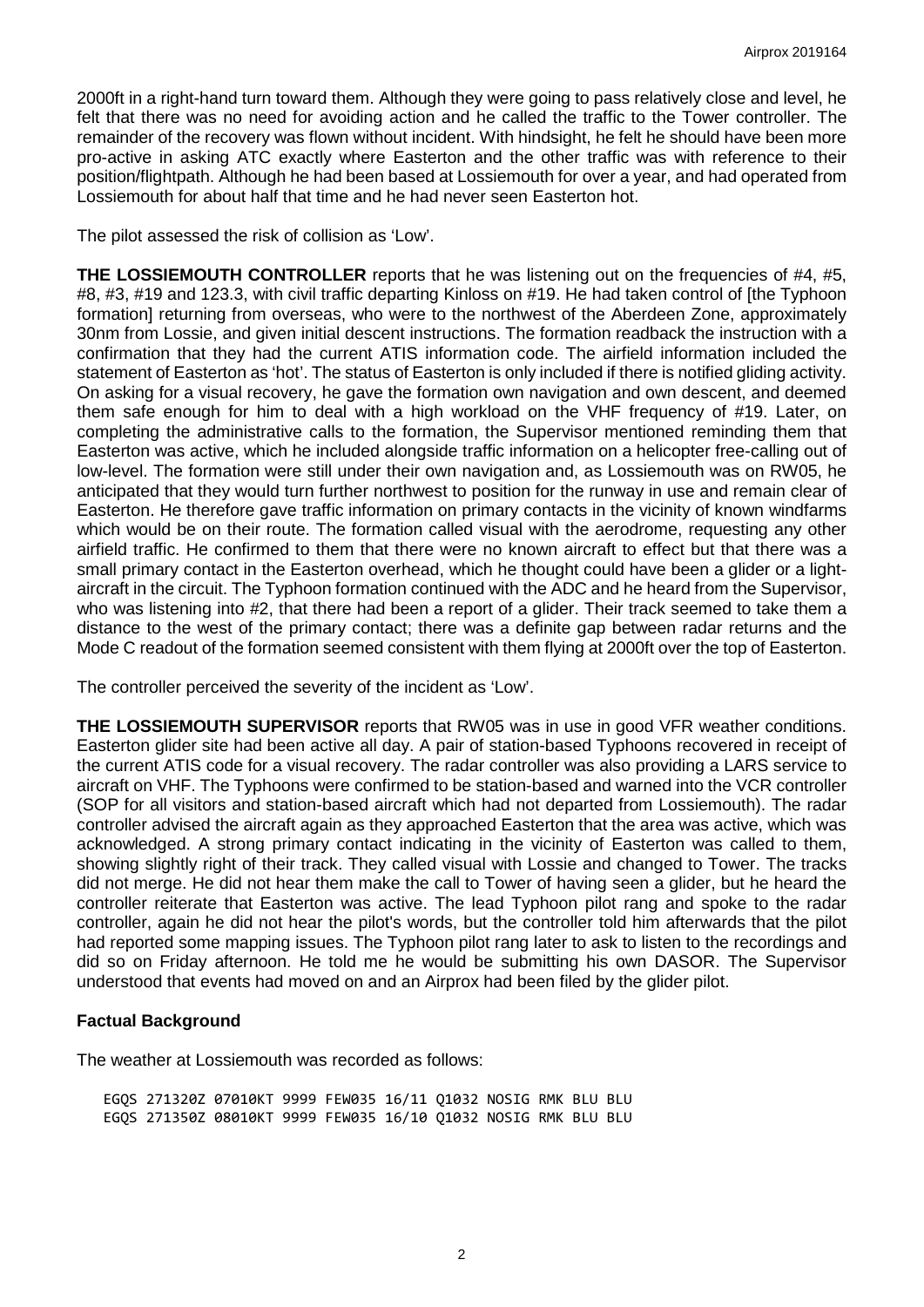## **Analysis and Investigation**

#### **Military ATM**

The glider was conducting a passenger flight and reported operating approx 1nm northwest of Easterton Glider Site at 1800ft when they became aware of 2 Typhoons in close formation. The glider pilot reported the Typhoons passed left-to-right, 200ft below at a range of ½nm. The Typhoons were returning to Lossiemouth from [abroad] and were conducting a visual recovery in receipt of a Traffic Service from Lossiemouth Approach.

During the recovery, the Typhoons were warned that Easterton Gliding Site was 'Hot' and, shortly before they were transferred to Lossiemouth Tower, they were passed generic Traffic Information on a primary radar return in the vicinity of Easterton. On joining the visual circuit, the Typhoons reported the presence of a glider (the Duo-Discus) at approx. 2000ft to the south of Elgin. The Lossiemouth Tower Controller confirmed that the aircraft had been informed that Easterton was active and advised that the glider was probably operating at Easterton.

The Lossiemouth Approach Controller informed the Typhoon Pilot that Easterton Gliding Site was hot and, prior to transferring the aircraft to Lossiemouth Tower passed Traffic Information on a nontransponding aircraft operating close to the Glider Site. Although the subsequent investigation ascertained that the Typhoon Pilot was not familiar with the location of Easterton, the Lossiemouth Approach Controller did not know this and therefore did not pass amplifying information.

#### **UKAB Secretariat**

The Duo-Discus and Typhoon pilots shared an equal responsibility for collision avoidance and not to operate in such proximity to other aircraft as to create a collision hazard<sup>[1](#page-2-0)</sup>. The Typhoon formation was required under military rules to avoid Easterton gliding site by 2000ft and 2nm.

When an aircraft carries a serviceable SSR transponder, the pilot shall operate the transponder at all times during flight, regardless of whether the aircraft is within or outside airspace where SSR is used for ATS purposes. Pilots shall not operate the IDENT feature unless requested by ATS. Except for flight in airspace designated by the competent authority for mandatory operation of transponder, aircraft without sufficient electrical power supply are exempted from the requirement to operate the transponder at all times<sup>[2](#page-2-1)</sup>. Pilots of non-powered aircraft are also encouraged to operate the transponder during flight outside airspace where carriage and operation of SSR transponder is mandatory<sup>[3](#page-2-2)</sup>.

With respect to transponder usage, BGA advice states that: "Pilots are reminded that Standardised European Rules of the Air require that aircraft equipped with a serviceable transponder shall operate the transponder at all times during flight. Aircraft without sufficient electrical power supply are exempt from the requirement. If equipped with a transponder and an electrical charging system, it is in any case good practice to fly with the transponder turned on and with mode C selected."[4](#page-2-3)

# **RAF Occurrence Safety Investigation (OSI)**

The OSI centred upon interviews with the incident pilots, ATC Tower and Approach Controllers, information from the Inverness radar supplied by 11 Gp BM Safety A5, examination of ATC frequency transcripts, and examination of current guidance and orders.

The event was the infringement of the Easterton Gliding Site Avoid leading to an erosion of separation between [Typhoon formation] and the glider. The cause was that, [Typhoon formation Leader], was unaware of the position of the Easterton Gliding Site Avoid. The OSI Team identified

l

<span id="page-2-0"></span><sup>1</sup> SERA.3205 Proximity. MAA RA 2307 paragraphs 1 and 2.

<span id="page-2-1"></span><sup>2</sup> SERA.13001 Operation of an SSR transponder, para (a), (b) and (c).

<span id="page-2-2"></span><sup>3</sup> GM1 SERA.13001(c) Operation of an SSR transponder.

<span id="page-2-3"></span><sup>&</sup>lt;sup>4</sup> British Gliding Association 'Transponder Use' dated 11<sup>th</sup> December 2017.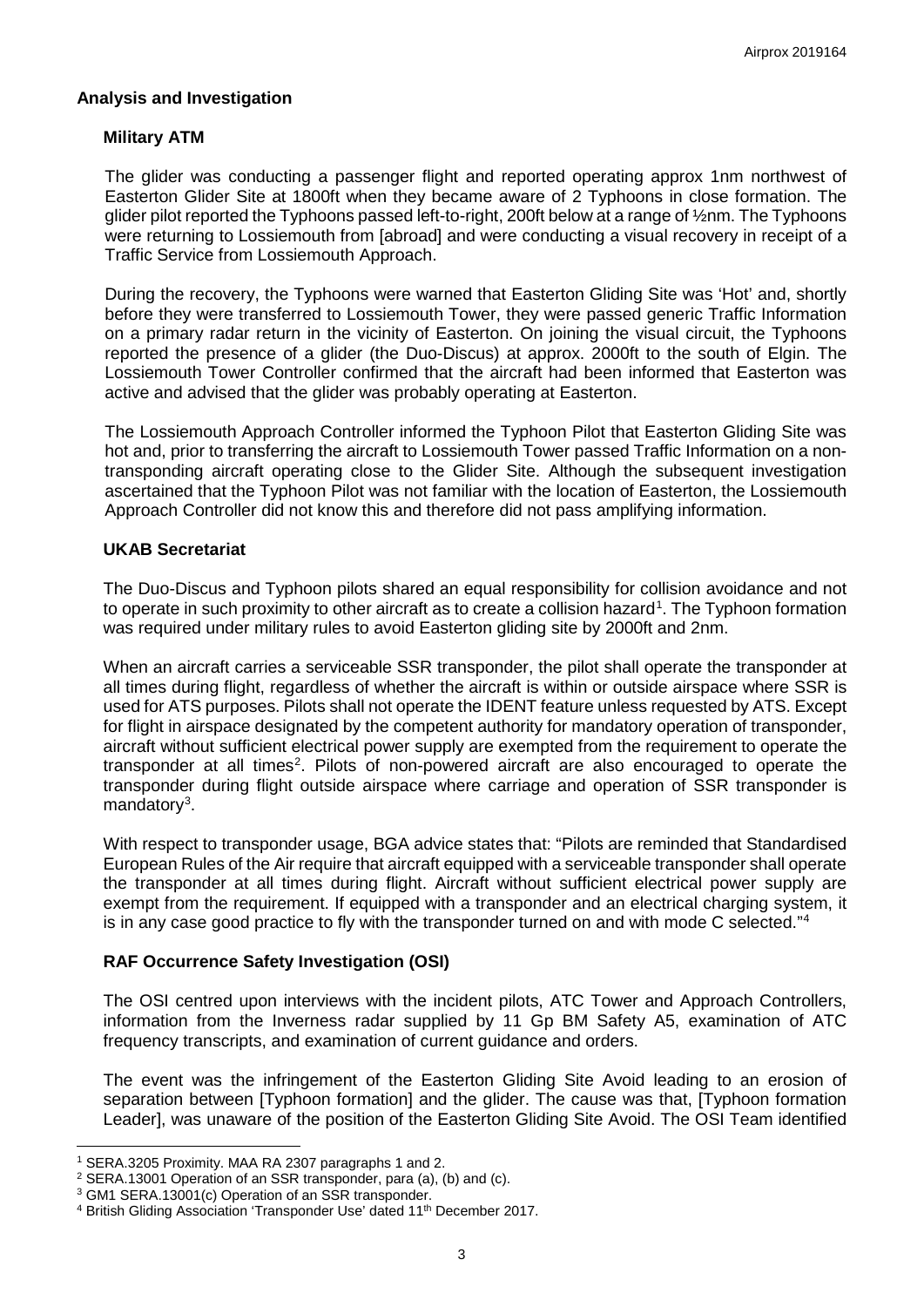3 Causal Factors (CF) and made 1 observation. The CFs and observations attract a total of 5 recommendations.

CF: [Typhoon formation Leader] incorrectly believed Easterton Gliding Site Avoid was East or South-East of RAF Lossiemouth airfield.

Recommendations:

1. The FOB, Order 4, Annex D is amended to include clearer graphical representation of Local Flying Activity.

2. Typhoon Electronic Training Folder is amended to separate and formally record the Lossiemouth Wg Typhoon Pilot Brief and the RAF Lossiemouth Fixed Wg Brief.

3. Investigate the feasibility of having Easterton as a Tac Overlay.

4. ATC review the term "Easterton Hot", as it is now active dawn until dusk.

CF: [Typhoon formation Leader] had a working 1M map to refer to as he recovered to RAF Lossiemouth, but did not bump down to the 500K scale map. [Typhoon formation Leader] had lost confidence in the map package.

Recommendation: The functionality of Low and High Route selection is incorporated into the Typhoon Handling Manual.

CF: If the glider's IFF had been used, ATC would have been able to pass more information in the Traffic Service being provided to the Typhoons.

Recommendation: Engagement with the Easterton glider pilots to encourage the use of IFF transponders at all times, when fitted (as per British Gliding Association Rules).

The Chairperson commented as follows:

The OSI was convened to investigate the AIRPROX on the 27 Jun 19 between 2 Typhoon ac recovering to RAF Lossiemouth and a Duo-Discus glider operating in the Easterton Gliding Site Avoid. The ORG endorsed the OSI findings and agreed that the cause was that the lead pilot had an incorrect understanding of the location of the Easterton Gliding Site Avoid and flew through it, resulting in the erosion of safe separation with a glider operating within the area. The OSI was unable to fully determine why the pilot did not know the correct location of the Easterton Avoid, but highlighted various contributory factors and barriers which were not effective in correcting the pilot's incorrect mental model:

1. The lead pilot did not change the scale of the mapping form the 1M to the 500K scale map which displayed the Easterton Avoid due to the belief that the map system was faulty.

2. The information passed to the lead pilot that Easterton was "Hot" immediately followed by information on traffic outside the Easterton Avoid may have reinforced or contributed to the pilot's incorrect understanding of the location of Easterton.

3. Having confirmed with the pilot that he was station based, ATC assumed the pilot was aware of the Easterton Avoid and so, as is standard procedure, did not pass a range and bearing when informing the pilot of a primary contact within the Easterton Avoid.

4. Although fitted with a transponder, the glider did not have it switched on to preserve battery power for the radio.

The pilot had received the Wg Typhoon Pilot Brief and was current for the Flying Order book (FOB), both of which detail the Easterton Avoid. To avoid recurrence, the ORG endorsed the recommendation to review and update the Wg Typhoon Pilot Brief and FOB to increase clarity on Easterton Avoid. The recommendation to investigate including the Easterton Avoid as a Tac Overlay will also add an additional barrier against pilots not being aware of, or have an incorrect positional understanding of, the Easterton Avoid. Whilst the glider pilot was afforded protection from flying within the Easterton Avoid, British Glider Association Rules require gliders equipped with a transponder to have them switched on. [UKAB Note: In fact, BGA Rules reflect the requirements of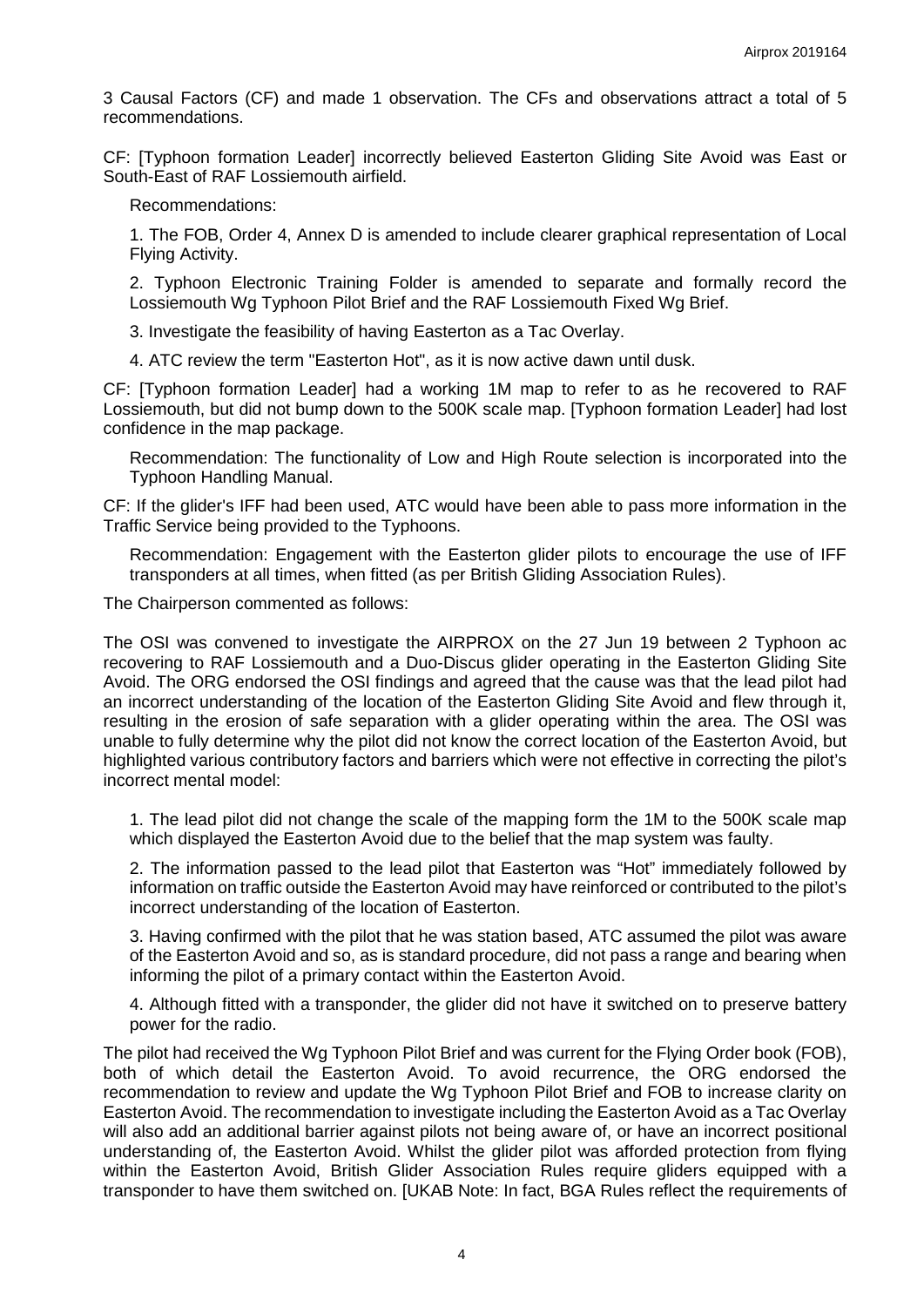SERA.13001 and give advice regarding transponder use but they do not require a glider equipped with a transponder to have it switched on. This would have provided additional traffic information for ATC to pass on to the pilot, which could have resulted in a different outcome. Engagement with Easterton has already taken place and the Easterton Chief Flying Instructor has agreed to reinforce the requirement to have transponders switched on when fitted.

# **Comments**

# **HQ Air Command**

The comprehensive Occurrence Safety Investigation carried out at RAF Lossiemouth identified that the Typhoon formation-lead had an incorrect understanding of the location of the Easterton Gliding Site avoid and flew through it, resulting in the Airprox with the Duo-Discus Glider. It could not determine exactly why the pilot did not know where the avoid was, but has made amendments to relevant orders, documents, R/T procedures and planning software to reduce the likelihood of a similar misunderstanding in the future. Clearly, having an appropriate map displayed in the cockpit would have helped. However, the Typhoon formation lead had suffered a loss of mapping earlier in the sortie, subsequently chose not to change the scaling of their maps and, as a result, did not have the relevant map displayed (showing the location of Easterton Glider Site) at the time of the Airprox. The functionality of the mapping system is under review as a result of this Airprox.

It is understood that the Duo-Discus Glider Pilot was not squawking to preserve battery power for their radio. Had it been, then the Typhoon formation lead might have been provided with a greater clarity of Traffic Information, including height, by the Lossiemouth controller. Engagement between RAF Lossiemouth and Easterton has taken place in order to attempt to have transponders turned on in Easterton Gliders when fitted.

The Lossiemouth controller reminded the Typhoon formation that Easterton Gliding Site was active and understandably assumed that the Typhoon formation knew the location. The controller was busy listening to multiple frequencies and prioritised passing the Typhoons pertinent Traffic Information. The fact that the Typhoon aircraft were operating under their own navigation might also explain why the controller was not specifically monitoring their routing. It is unfortunate that Traffic Information on the Glider was passed as "one primary contact in the vicinity of Easterton". If this information was passed in clock-code format then improved SA would probably have resulted. Moreover, the Typhoon lead states that they should have been more pro-active in seeking clarification on the position of Easterton and conflicting traffic. Ultimately, lookout was the only barrier available to the avoidance of a collision. It is fortunate that the Typhoon formation lead spotted the Glider in enough time to monitor the situation and that no avoiding manoeuvre was deemed necessary by them.

# **BGA**

It is most unfortunate that a technical failure combined with a faulty mental model on the part of the Typhoon pilot resulted in the pair flying close to an active gliding site that was well known to the local ATSU. BGA guidance follows the SERA 13001 rules regarding the use of transponders, and encourages their use whenever practicable.

# **Summary**

An Airprox was reported when a Duo-Discus glider and a Typhoon formation pair flew into proximity near Easterton gliding site at 1334Z on Thursday 27<sup>th</sup> June 2019. Both pilots were operating under VFR in VMC, the Duo-Discus pilot not in receipt of a FIS and the Typhoon pilot in receipt of a Traffic Service from Lossiemouth Approach.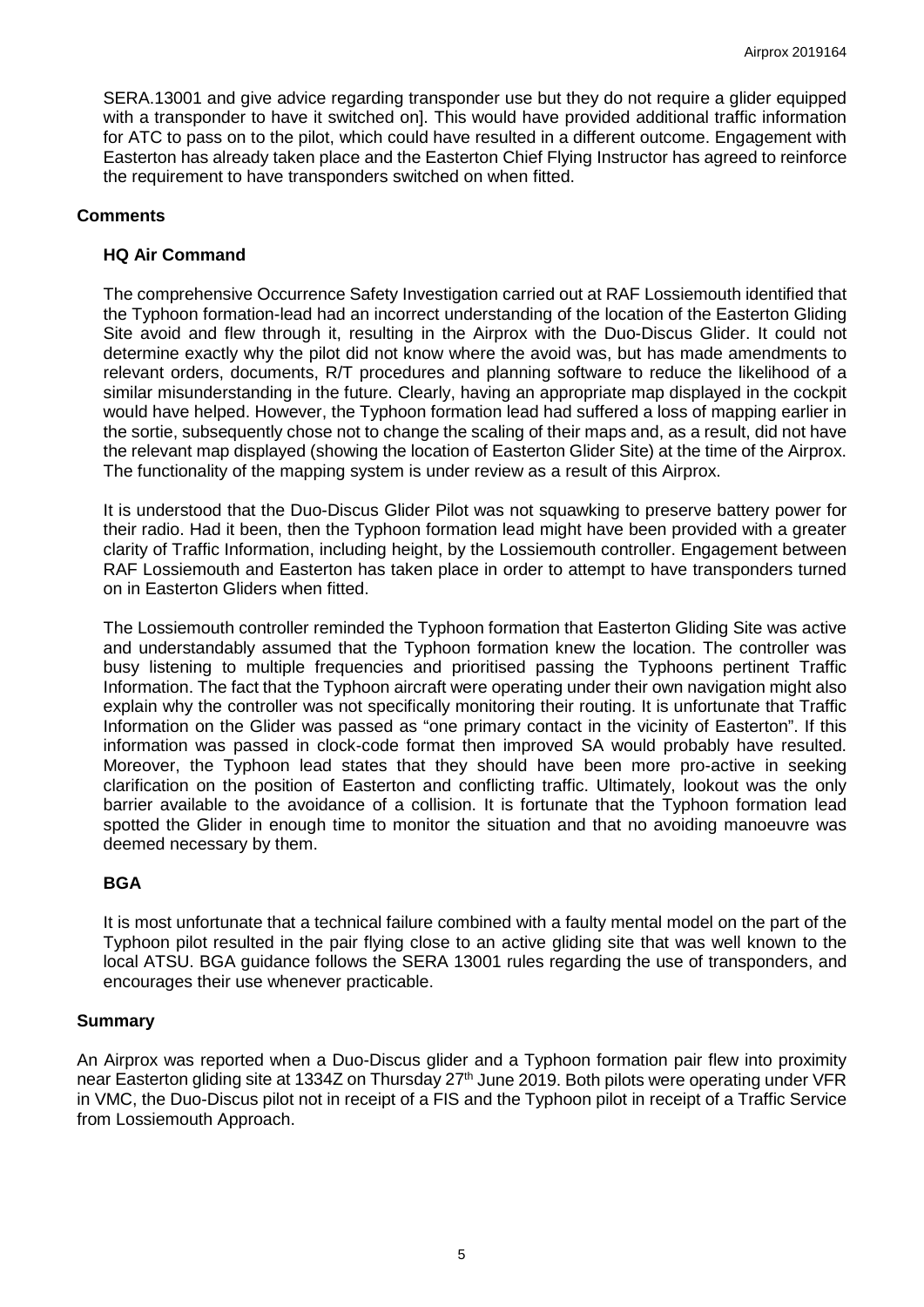# **PART B: SUMMARY OF THE BOARD'S DISCUSSIONS**

Information available consisted of reports from both pilots, radar photographs/video recordings, a report from the air traffic controller involved and reports from the appropriate operating authorities. Relevant contributory factors mentioned during the Board's discussions are highlighted within the text in bold, with the numbers referring to the Contributory Factors table displayed in Part C.

The Board first discussed the rules and regulations regarding transponders and noted that, contrary to some of the comments in the RAF OSI, it was not a BGA requirement that transponder equipped gliders should have the transponder switched on. Rather, BGA only offered advice and encouragement in this area, reminding glider pilots of the requirements of SERA.13001 and noting that it was good practice to have the transponder selected on with Mode C. The Board agreed that this also gave glider pilots the flexibility to select the transponder off should available power be a concern. The BGA member commented that, in this incident, the glider in question had been operating all day and so the pilot was concerned that he should retain enough battery power to maintain the use of his radio. Whilst acknowledging that concern, members commented that fully charged batteries could have been made available at the launch point should a glider be making a number of shorter duration local flights; by doing so, weak batteries could be replaced, thereby maintaining power at a level that would not necessitate the transponder being selected off.

Members then discussed the Typhoon pilot's actions and agreed that he had not known the correct location of the Easterton Gliding Site, had consequently not made a plan to avoid it (**CF3**), and had thereby flown through it (**CF2**, **CF5**). It was disappointing that the reason for a Lossiemouth based pilot's lack of knowledge of a local avoid could not be determined, but the Board was heartened by the substantial mitigations introduced at Lossiemouth subsequent to this Airprox to ensure that this was rectified in future. Whilst the lack of transponder information from the glider (**CF4**) had resulted in the controller (**CF1**) and Typhoon pilot (**CF6**) only having generic SA, members felt that even if Mode C derived altitude had been available, it would probably not have changed the Typhoon pilot's decision making process, especially because the Typhoon had no TAS capability. Arguably, the presence of SSR on the radar display may have served to alert the controller to the impending conflict but the Board noted that he had anyway provided traffic information to the Typhoon pilot based on the glider's primaryonly return. Furthermore, members noted that the Typhoon pilot had reported sighting the glider at a range of 2-3nm, and was not concerned by its proximity, and so it was not clear what else the Typhoon pilot would have done with any additional information.

With respect to the glider pilot, members discussed to what degree this Airprox was caused by concern as to the Typhoons flying inside the Easterton avoid rather than their proximity to and danger of collision with the Duo Discus. The BGA member reported that, in discussion with the glider pilot, he had expressed surprise that the Typhoons were in that location but was not concerned by their proximity. Consequently, the Board assessed that this event had been a sighting report as far as Airprox reporting was concerned (**CF8**).

Members commented that it was unfortunate that the Typhoon pilot had experienced a map malfunction and loss of confidence in its provision. Consequently, he had been operating at a map scale that did not depict the Easterton avoid. Members discussed to what degree his wingman should have alerted the Typhoon formation lead to the impending proximity of the Easterton avoid and wondered whether the arousal level of the formation pair was low after their medium-level transit.

Noting that the Typhoon is not equipped with a TAS, and that the Typhoon transponder was incompatible with the glider's FLARM (**CF7**), members went on to discuss the risk of collision. Although it was agreed that no risk of collision had existed, members felt that safety had been reduced because the Typhoon pilots had flown through airspace that they were required to avoid. As such, the Board reasoned that the event could not be allocated a risk Category E (normal procedures, safety standards and parameters pertained) and accordingly assessed the risk as Category C, (aircraft proximity in which no risk of collision has existed or risk was averted, but safety was reduced). Lastly, the Board fully supported the Easterton Chief Flying Instructor's advice to his glider pilots to have transponders switched on when fitted.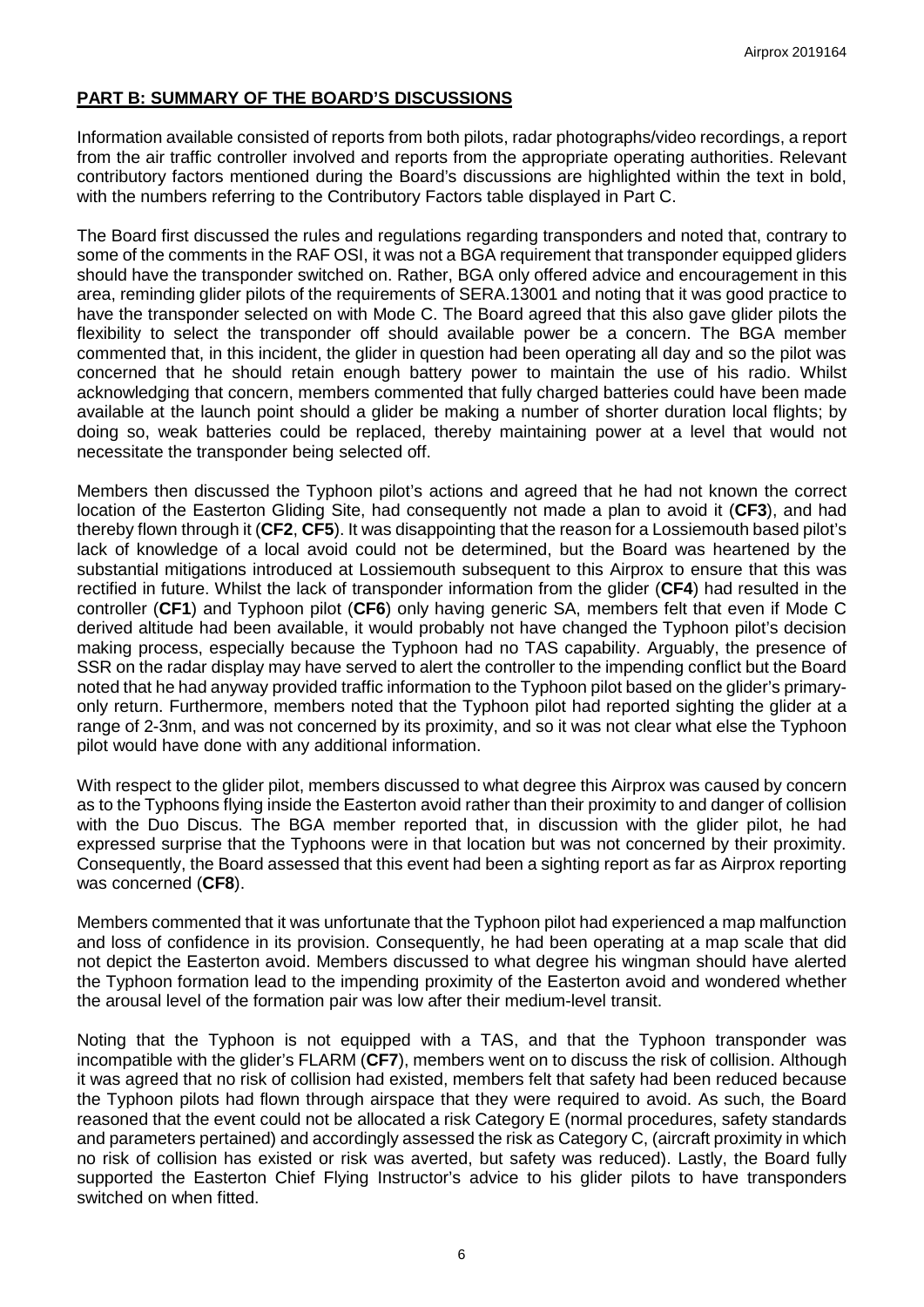# **PART C: ASSESSMENT OF CONTRIBUTORY FACTORS AND RISK**

# Contributory Factors:

|                | 2019164                                                        |                                            |                                                                  |  |  |  |  |  |  |  |
|----------------|----------------------------------------------------------------|--------------------------------------------|------------------------------------------------------------------|--|--|--|--|--|--|--|
| <b>CF</b>      | Factor                                                         | <b>Description</b>                         | Amplification                                                    |  |  |  |  |  |  |  |
|                | <b>Ground Elements</b>                                         |                                            |                                                                  |  |  |  |  |  |  |  |
|                | • Situational Awareness and Action                             |                                            |                                                                  |  |  |  |  |  |  |  |
| 1              | Contextual                                                     | • Situational Awareness and Sensory Events | Generic, late, no or incorrect Situational Awareness             |  |  |  |  |  |  |  |
|                | <b>Flight Elements</b>                                         |                                            |                                                                  |  |  |  |  |  |  |  |
|                | <b>• Regulations, Processes, Procedures and Compliance</b>     |                                            |                                                                  |  |  |  |  |  |  |  |
| $\overline{2}$ | <b>Human Factors</b>                                           | • Flight Crew ATM Procedure Deviation      | Regulations/procedures not complied with                         |  |  |  |  |  |  |  |
|                | <b>. Tactical Planning and Execution</b>                       |                                            |                                                                  |  |  |  |  |  |  |  |
| 3              | <b>Human Factors</b>                                           | • Insufficient Decision/Plan               | Inadequate plan adaption                                         |  |  |  |  |  |  |  |
| 4              | <b>Human Factors</b>                                           | • Transponder Selection and Usage          |                                                                  |  |  |  |  |  |  |  |
| 5              | <b>Human Factors</b>                                           | • Aircraft Navigation                      | Flew through promulgated and active airspace or<br>sporting site |  |  |  |  |  |  |  |
|                | • Situational Awareness of the Conflicting Aircraft and Action |                                            |                                                                  |  |  |  |  |  |  |  |
| 6              | • Situational Awareness and Sensory Events<br>Contextual       |                                            | Generic, late, no or incorrect Situational Awareness             |  |  |  |  |  |  |  |
|                | • Electronic Warning System Operation and Compliance           |                                            |                                                                  |  |  |  |  |  |  |  |
| 7              | Technical                                                      | • ACAS/TCAS System Failure                 | Incompatible CWS equipment                                       |  |  |  |  |  |  |  |
|                | • See and Avoid                                                |                                            |                                                                  |  |  |  |  |  |  |  |
| 8              | <b>Human Factors</b><br>• Monitoring of Other Aircraft         |                                            | Sighting report                                                  |  |  |  |  |  |  |  |

Degree of Risk: C.

Recommendation: Nil.

Safety Barrier Assessment<sup>[5](#page-6-0)</sup>

In assessing the effectiveness of the safety barriers associated with this incident, the Board concluded that the key factors had been that:

# **Flight Elements:**

 $\overline{\phantom{a}}$ 

**Regulations, Processes, Procedures and Compliance** were assessed as **ineffective** because the Typhoon formation flew through the military avoid at Easterton gliding site.

**Tactical Planning and Execution** was assessed as **partially effective** because the Typhoon lead pilot was not aware of the correct location of Easterton gliding site and therefore did not make a plan to avoid it.

**Situational Awareness of the Conflicting Aircraft and Action** were assessed as **partially effective** because the Duo Discus transponder was selected off so only generic Traffic Information could be passed to the Typhoon pilot.

<span id="page-6-0"></span><sup>&</sup>lt;sup>5</sup> The UK Airprox Board scheme for assessing the Availability, Functionality and Effectiveness of safety barriers can be found on the **UKAB Website**.